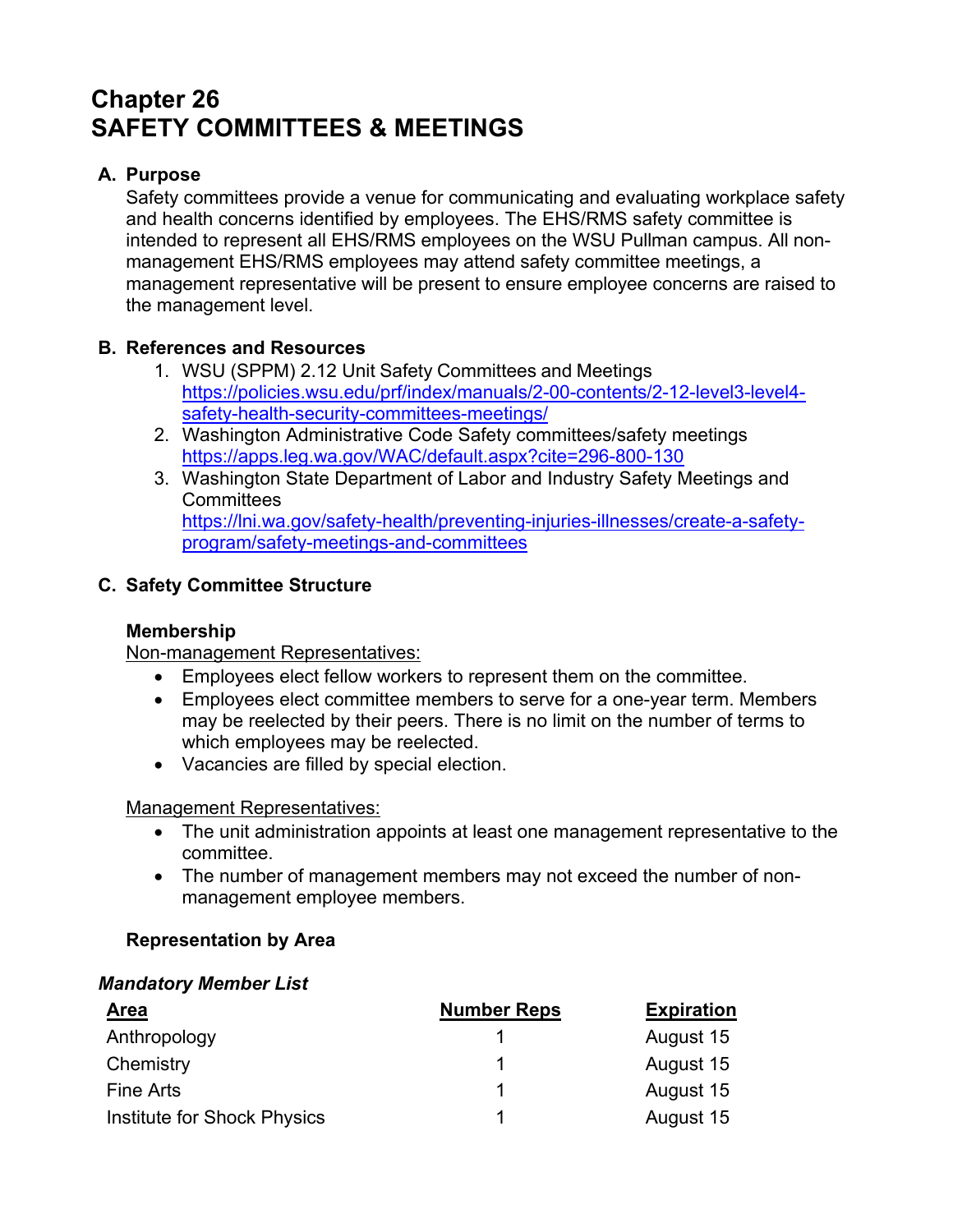| Physics & Astronomy                                   |                    | August 15         |
|-------------------------------------------------------|--------------------|-------------------|
| <b>School of Biological Sciences</b>                  |                    | August 15         |
| <b>School of the Environment</b>                      |                    | August 15         |
| <b>Technical Services</b>                             |                    | August 15         |
| <b>Volunteer Member List</b>                          |                    |                   |
| <b>Area</b>                                           | <b>Number Reps</b> | <b>Expiration</b> |
| <b>Criminal Justice</b>                               |                    | August 15         |
| Digital Technology and<br>Culture                     |                    | August 15         |
| English                                               | 1                  | August 15         |
| History                                               |                    | August 15         |
| <b>Mathematics and Statistics</b>                     |                    | August 15         |
| <b>School of Music</b>                                |                    | August 15         |
| School of Politics, Philosophy,<br>and Public Affairs | 1                  | August 15         |
| Psychology                                            | 1                  | August 15         |
| School of Languages,<br><b>Cultures &amp; Race</b>    | 1                  | August 15         |
| Sociology                                             |                    | August 15         |

### **D. College & Departmental Safety Committee Functions**

Safety meeting agendas must include the following activities:

- Review Levels 1 & 2 Safety Committee meeting minutes as requested by those committees.
- Assist unit supervisors in promoting or publicizing relevant safety and health topics (i.e., issues, policies, programs, training).
- Evaluate employee safety concerns, reported hazards, and suggestions, and proposing solutions.
- Assist unit supervisors in reviewing job or operating procedures and recommending improvements.
- Evaluate Incident Reports and Supervisor's Accident Investigation Reports to determine causes/problems and recommending methods of prevention or solutions.
- Refer unresolved safety problems to the unit administrator.
- Evaluate the unit's Accident Prevention Program and other applicable safety and health programs (e.g., Chemical Hazard Communication Program, Laboratory Safety Manual) and making recommendations to the unit administrator on improvements.
- Assist unit supervisors in coordinating and conducting annual safety selfinspections.